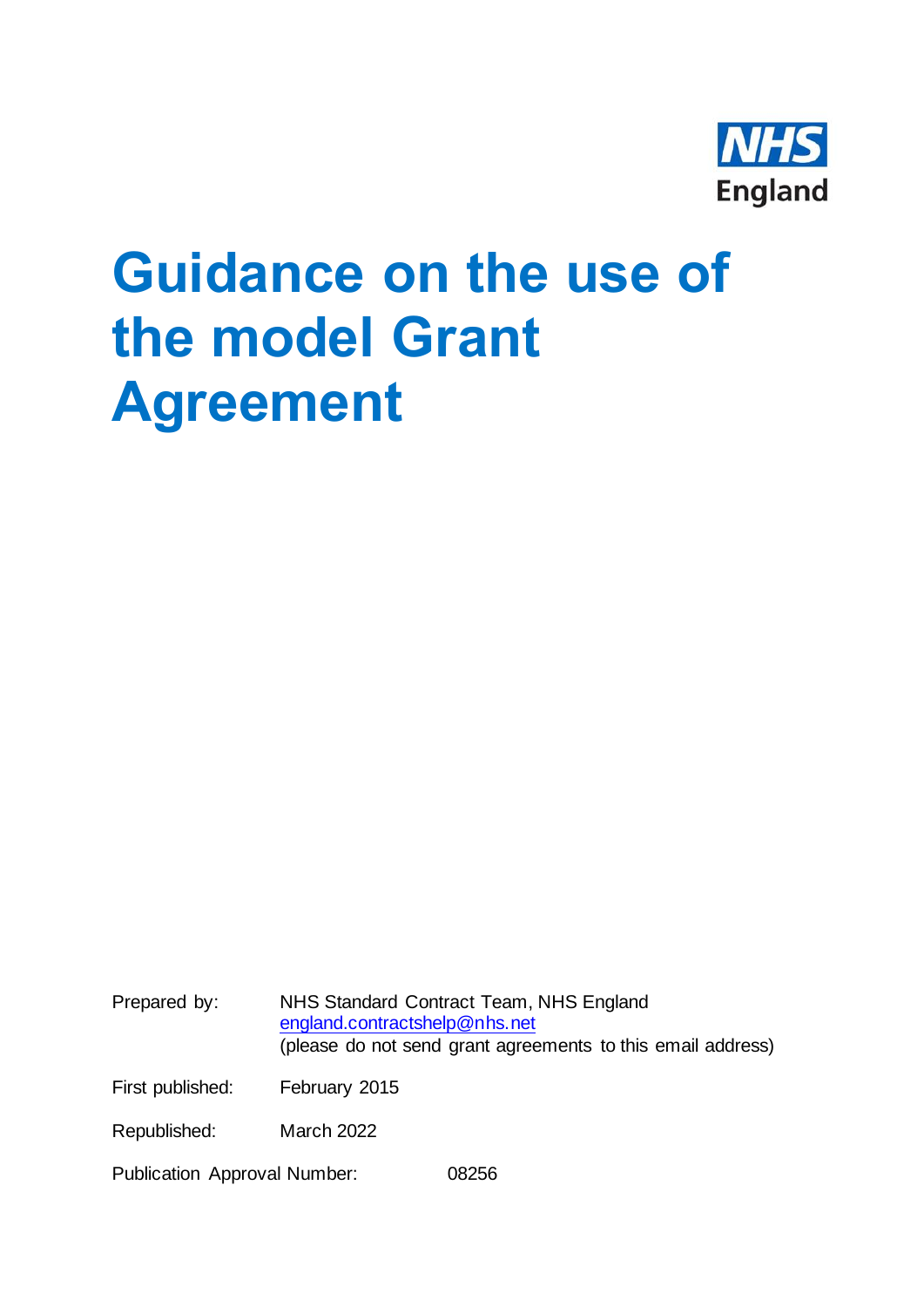# **Guidance on the use of the model Grant Agreement**

This document provides guidance on using the model NHS Grant Agreement.

**References in this document, and in the model NHS Grant Agreement, to ICBs and to section 14Z47 of the NHS Act 2006 have been included in expectation of the passage of the Health and Care Bill and the coming into effect of section 20 of the Bill following passage in its form as of March 2022. Unless and until these things happen, those references should be read over/deleted: for the time being it is solely for CCGs to exercise grant-making powers under section 14Z6 of the NHS Act 2006.**

The Grant Agreement is a non-mandatory model, and may be adapted for local purposes by CCGs/ICBs.

Questions on using the Grant Agreement may be sent to [england.contractshelp@nhs.net.](mailto:england.contractshelp@nhs.net)

Further general information on making grants and the use of grant agreements is available [here.](https://www.england.nhs.uk/nhs-standard-contract/grant-agreement/)

#### **1. Grants and contracts**

Where a CCG/ICB, as part of its statutory duties to arrange for the provision of health services, wishes to commission a provider to provide a service, it should use the [NHS Standard Contract:](https://www.england.nhs.uk/nhs-standard-contract/) under the Standard Contract, the provider is required to provide the service and the CCG/ICB has a range of performance levers to ensure continuity and quality of service provision. Separately, CCGs/ICBs have the power to make grant (or loan) payments to voluntary organisations<sup>1</sup> that provide services that are similar to the services that the CCG/ICB is required to commission2.

It is important that CCGs/ICBs are aware of the distinct purpose that grant funding agreements have: grant funding can be given by a CCG/ICB to a voluntary organisation where the CCG/ICB wishes to support the activities of that organisation because they complement the services that the CCG/ICB commissions (for example, grant funding to contribute to a hospice). CCGs/ICBs should note that, by giving grant funding, they are not commissioning services from the organisation, but rather they are supporting its existing activities: the grant agreement is not a contract for services, and so grant funding does not oblige the recipient to provide services to the CCG/ICB and the CCG/ICB cannot, through grant funding, compel a body to provide services. However, grant funding should not be unconditional since it is important that the CCG/ICB is assured that any funding will be used strictly for the purposes for which it was given, and that the services provided by the recipient to those who benefit from its activities are appropriate (for example, regarding safeguarding) to receive public funds.

<sup>&</sup>lt;sup>1</sup> In this context, a "voluntary organisation" means a non-profit-making body, and it does not include any public or local authority

<sup>&</sup>lt;sup>2</sup> CCGs/ICBs have this power under Section 14Z6/14Z47 of the National Health Service Act 2006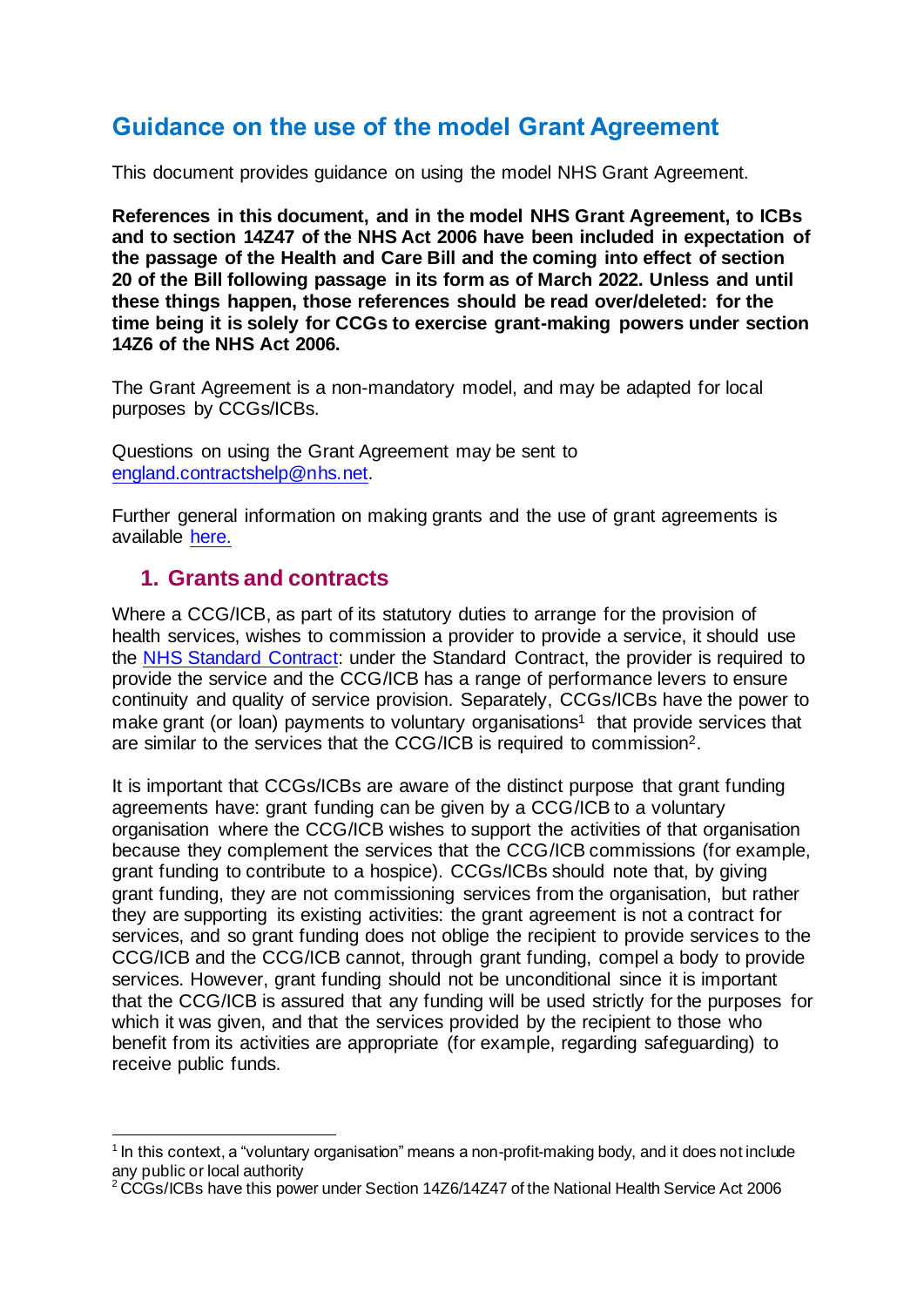For this reason, CCGs/ICBs should consider carefully whether, in a given circumstance, they are requiring the delivery of services (which would amount to a contract for services and which may raise procurement issues), or whether they are contributing towards funding the activities of a voluntary organisation (through grant funding). A grant agreement should not be used as a "short form" contract for services.

CCGs/ICBs will also need to ensure that any grant funding is an economic and effective use of their resources.

## **2. The model grant agreement**

This model is intended for use where a CCG/ICB wishes to contribute grant funding to a voluntary organisation. It is not designed to be used:

- Where a CCG/ICB is making a loan to a voluntary organisation<sup>3</sup>
- Where the CCG/ICB is making payments under Section 256 of the National Health Service Act 2006 (payments relating to social care made to local authorities and other bodies, to which particular requirements attach)
- Where the CCG/ICB requires the delivery of services<sup>4</sup>
- Where the CCG/ICB requires the voluntary organisation to act as a data processor on its behalf: in those circumstances a data processing agreement will be required (which may form part of an NHS Standard Contract or other form of contract for services, as appropriate)
- (Without amendment) by NHS England when making grants under Section 13X of the NHS Act 2006

The model is not mandated, and CCGs/ICBs may wish to adapt it for their local circumstances.

It has been drafted to cater for circumstances where there is a clinical and patientcontact element to the purpose of the grant, and therefore includes appropriate provisions in relation to clinical governance, safeguarding, data protection and information governance which may not be necessary in all circumstances or for all purposes in or for which grant funding is provided.

The key is to adopt an approach which is proportionate and appropriate to the purpose, scope and size of the grant.

<sup>&</sup>lt;sup>3</sup> i.e. using its alternative power under Section 14Z6/14Z47 of the National Health Service Act 2006 to make loan payments to voluntary organisations

<sup>4</sup> If a CCG/ICB requires the delivery of clinical services, the NHS Standard Contract must be used. If a CCG/ICB requires the delivery of non-clinical services, an appropriate form of contract must be used.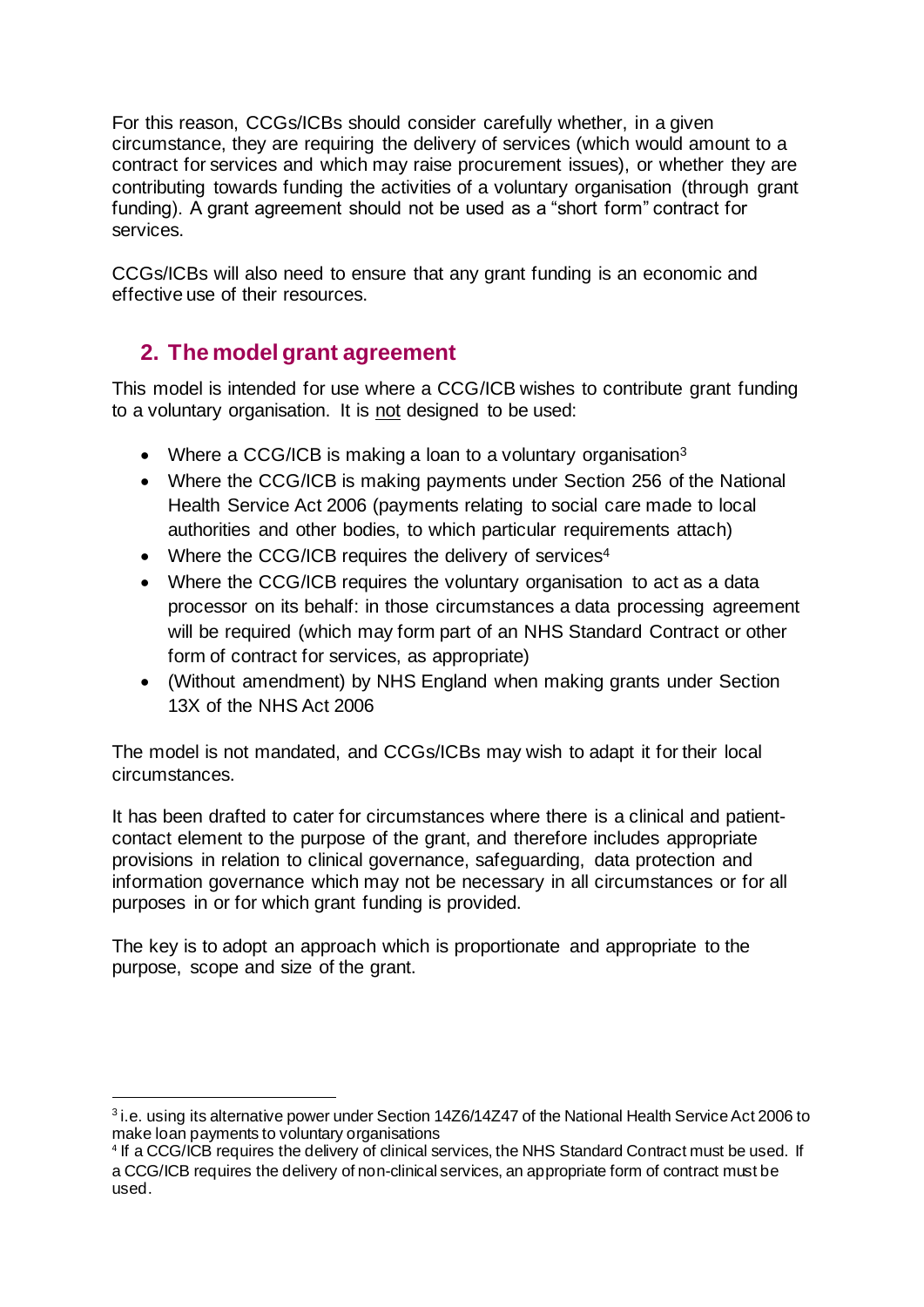#### **3. Scope of the grant**

The grant is structured on the basis that the funding must be applied by the recipient to the stated purpose, and any changes to that use must be agreed to by the CCG/ICB. There are various provisions under which the CCG/ICB may allow the recipient to use grant monies for other purposes (for example, agreed changes to the stated purpose). CCGs/ICBs should ensure that any varied purpose to which grant monies are applied is one that the CCG/ICB would otherwise be able to fund, and that to fund any varied purpose is not only within the CCG's/ICB's powers but remains an economic and effective use of CCG/ICB resources.

The scope of the funded activities is to be set out in Schedule 1. Because CCG/ICB consent is required to vary the scope, a balance should be struck between too broad a description (which might not give the CCG/ICB sufficient assurance about how funds would be applied) and an overly detailed description (which might require the recipient to seek CCG/ICB consent repeatedly for minor operational changes and thus place an administrative burden on both parties).

#### **4. Payment**

Some payment mechanisms are suggested in the model, but the required mechanism is likely to vary according to local requirements and so should be amended to suit the project in question. CCGs/ICBs are able to terminate the agreement on notice (the notice period in the model can be amended as required), and in setting the notice period, a balance should be sought between giving the CCG/ICB adequate flexibility in the event of policy change or changed financial circumstances, and giving the recipient a sufficient degree of certainty and predictability of funding to enable it to plan ahead.

Because the CCG/ICB is committed to make any payments due up to the expiry of any notice period, where the grant is given in instalments and not as a single payment, CCGs/ICBs should ensure that funding is available for the required duration.

The model suggests a number of situations in which it may be appropriate for the CCG/ICB to withhold, suspend or recover funding. These are important protections to assure the appropriate use of the public funds that will be made available to the recipient, and CCGs should be careful not to weaken these provisions through local changes.

### **5. Assets**

Grant funding will often be given toward revenue costs rather than towards the purchase of assets by a recipient. However, to cover situations where the grant is given towards assets, the agreement contains some provisions (clause 14.1 to 14.3) to protect CCG/ICB monies given for those purposes. These provisions may safely be omitted if funding is be given solely for revenue purposes. CCGs/ICBs should have regard to the guidance contained in Annex 5.2 of HM Treasury *Managing Public Money*<sup>5</sup>, which discusses factors to be taken into account when grants are

<sup>5</sup> <https://www.gov.uk/government/publications/managing-public-money>